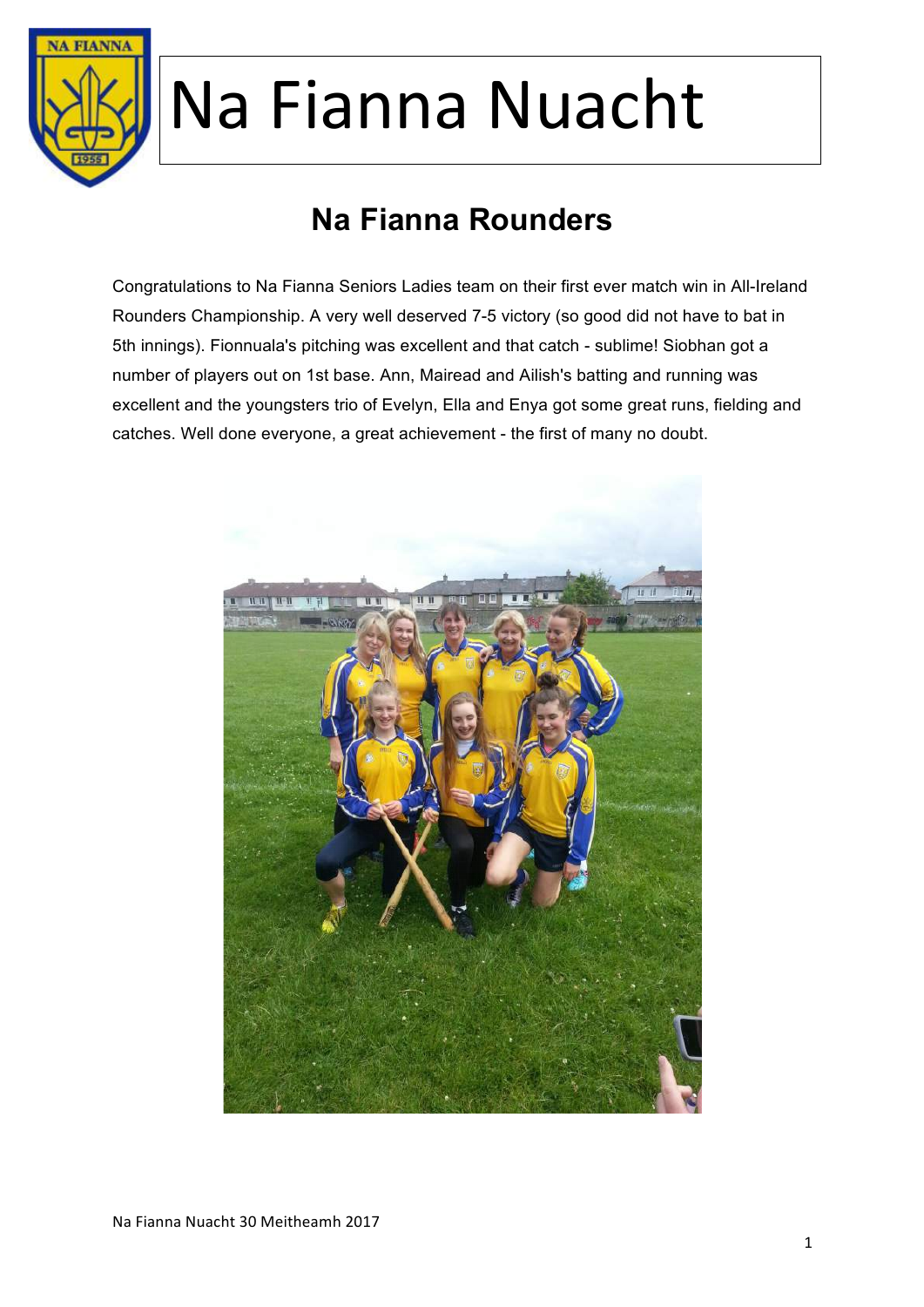

### **An Poc Fada**



Adam Moran and his spotters Eamon Potter and Phil Kelly taking part in the Leinster U16 Poc Fada in Howth. Adam eventually finished 4th never putting a poc wrong as he bet his way around the Hill of Howth! Well done Adam.

### **Fixtures for the Week Ahead**

Full fixture list for the weekend and the week ahead on website, best of luck to all teams, support welcome. http://www.clgnafianna.com/fixtures/

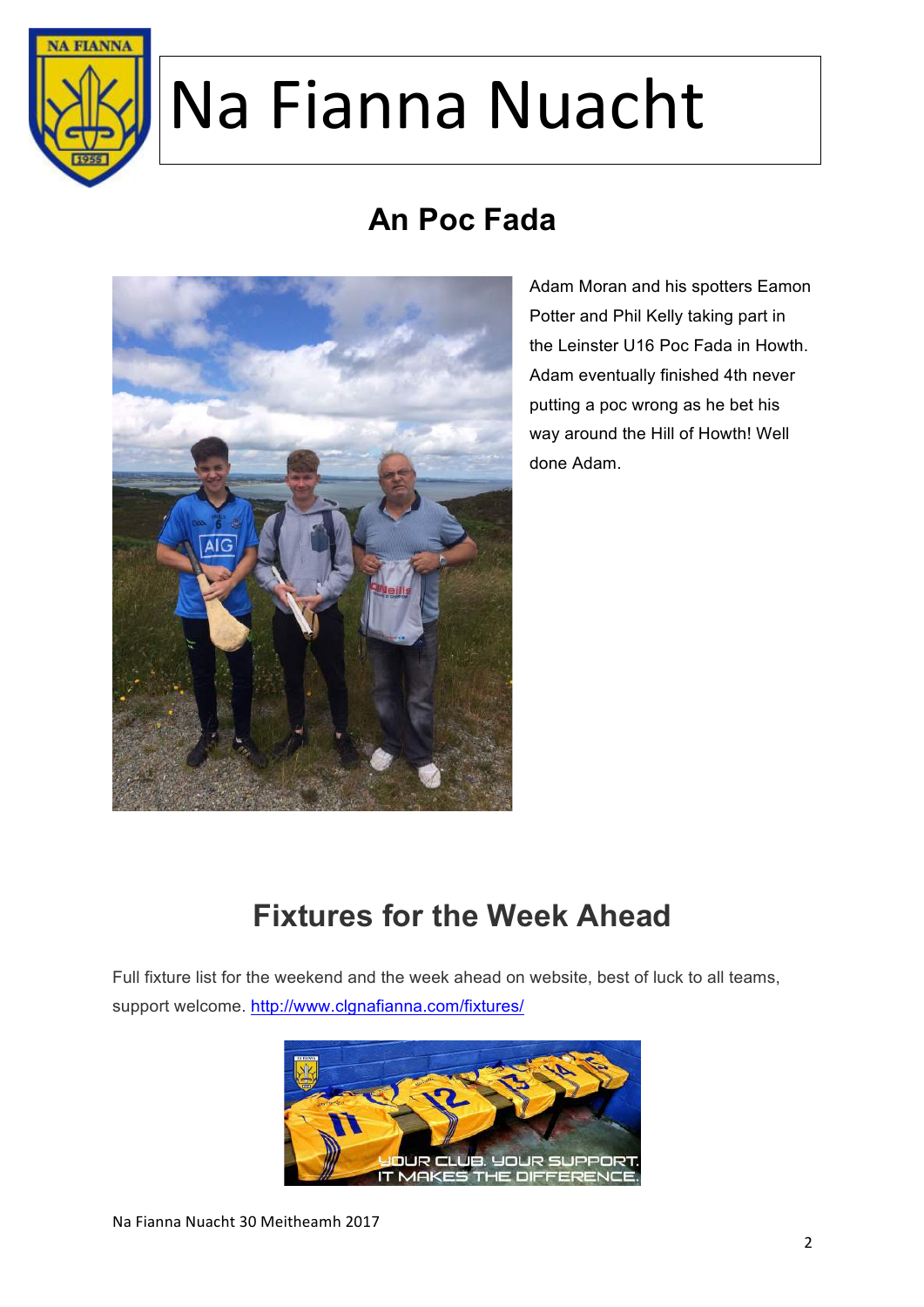

### **Na Fianna Summer Camps**



Details of all Summer Camps are now available to see on Club website, see link here. http://www.clgnafianna.com/summer-camps-2017/ Online payment facility also available. Book early. N.B. Kellogg's Cúl Camp is **COMPLETELY BOOKED OUT.** No further places available. This is the week of 3rd to 7th July. This could **only** be booked on Kellogg's website & is now **closed.** Unfortunately, there is no point in contacting either Mark McManus or the office as we cannot offer any more places. Also please do not arrive on the morning of the 3rd July unless you have already booked online.

### **School Holidays**

During the schools holidays, Parents and Guardians are reminded that Na Fianna does not purport to offer supervision to children who are on the club premises or grounds outside of training or match times. In addition, Juveniles are asked not to bring non- members into the club grounds. This notice is also printed on membership forms. Parents should also note that children should not under any circumstances enter the club buildings during the day as the premises are unoccupied and unsupervised. Membership card access to club facilities is being monitored and any obvious pattern of mis-use will result in access services to individual membership cards being withdrawn.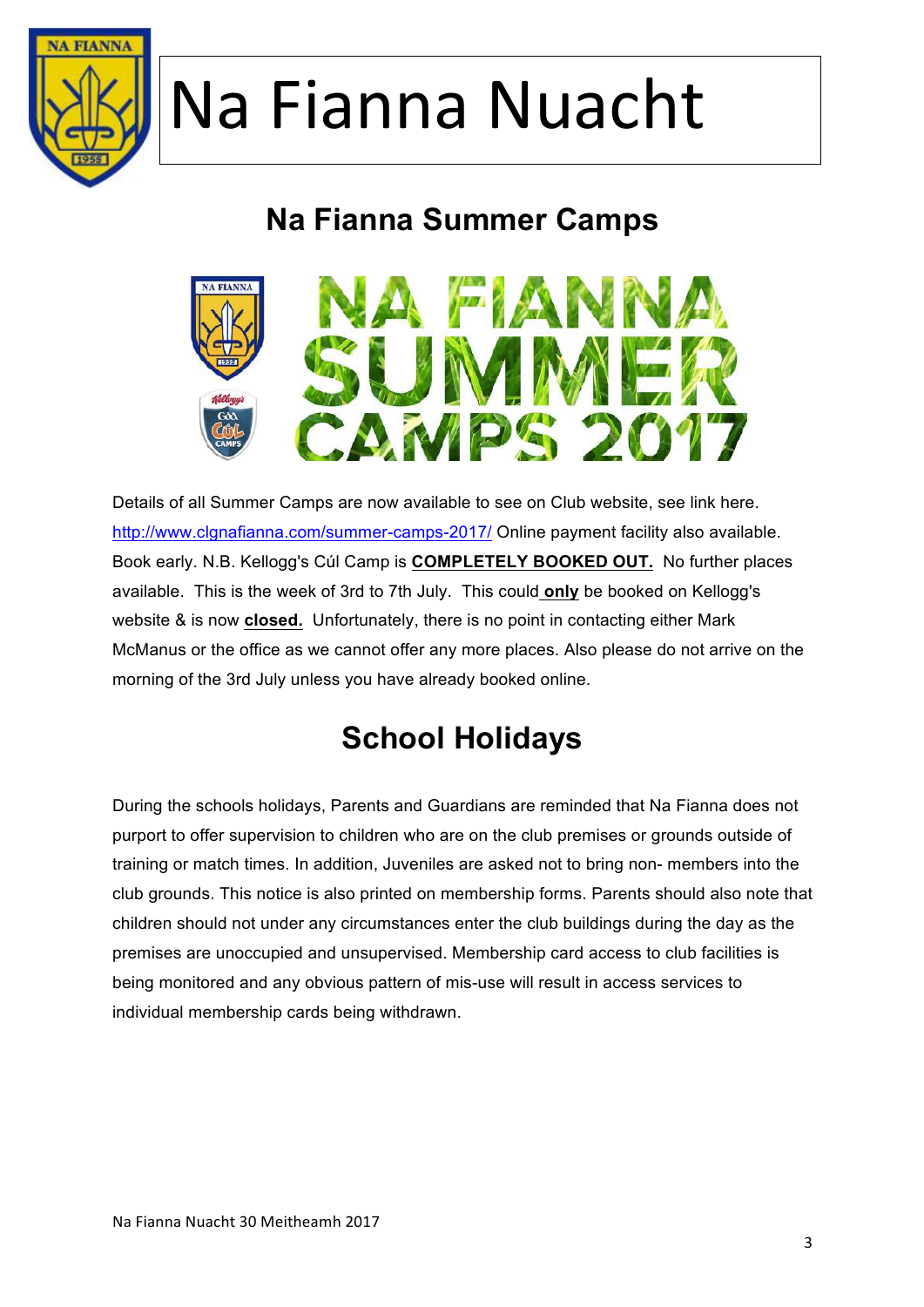



Na Fianna

**Lotto Results** 

**June 26th 2017** 



Jackpot €11250 - No Winner

Match 3 Numbers £65 - Winner

Owen Martin (ID 484) Helen c/o Vinny

| Numbers 3 10 14 20 |  |  |
|--------------------|--|--|
| Numbers 1 10 14 20 |  |  |

#### Lucky Pick Winner -  $615$

Clara and Ellish May Liam Connolly Breda Doodall c/o Vinny Declan Lohan Martin & Sean c/o Vinny

#### Next Jackpot €11500

**The lotto is now €11,500 !! Make sure to get your ticket for the next draw.**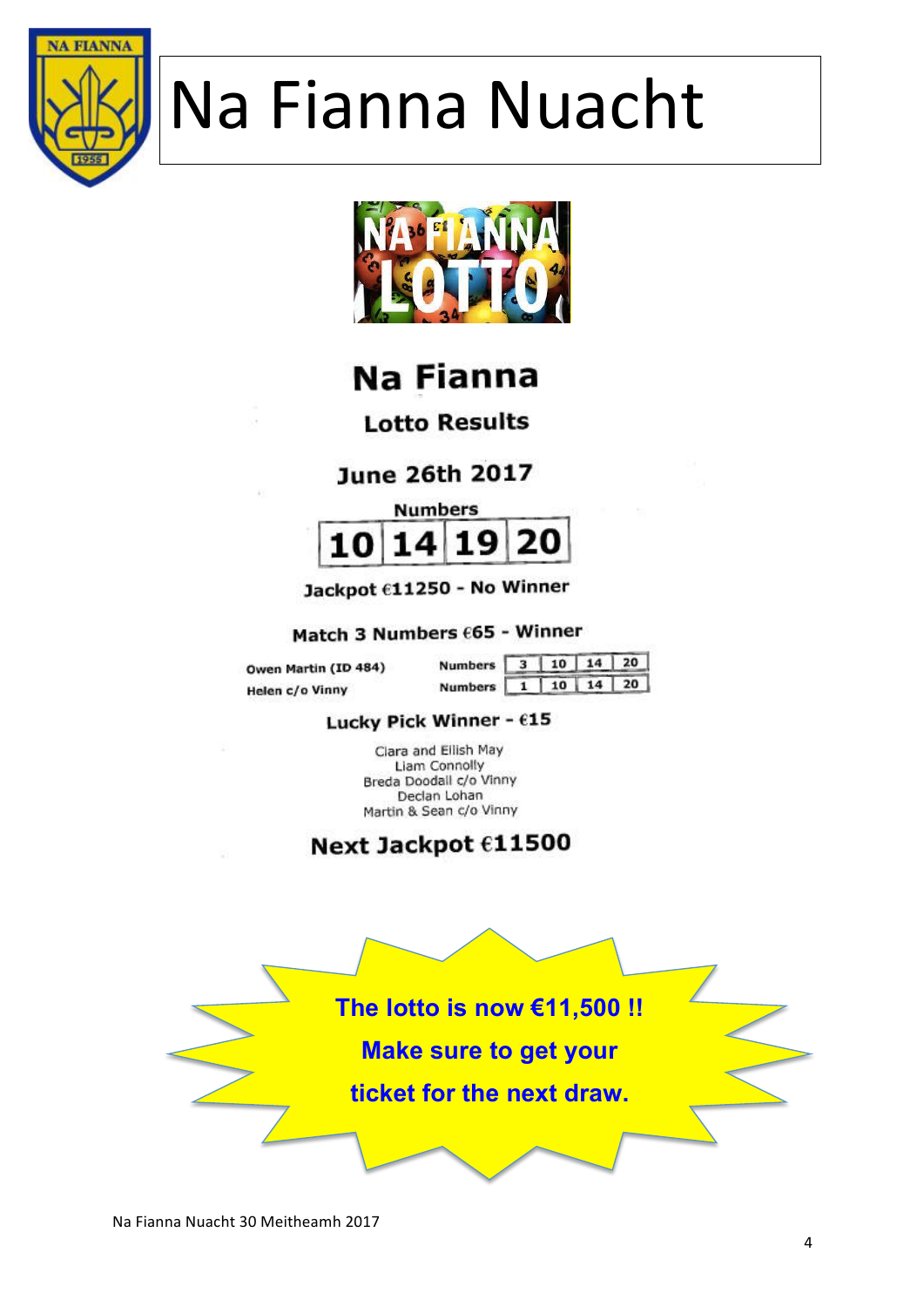

### **Na Fianna's Dubs**

Congrats to Jonny Cooper, Eoin Murchan, Conor McHugh and Dublin senior footballers on qualifying for Leinster final against Kildare. Best wishes to Shane Barrett, Donal Burke and Dublin senior hurlers in All Ireland qualifier tie against Laois.

Best of luck to Seán Curry, Micheál Murphy, Kevin Burke, Darragh Bergin and the Dublin Minor hurlers in the Leinster Minor Hurling Final vs Kilkenny this Sunday in Croke Park.

Best of luck also to Karen O'Connell and the U16 B Dublin Camogie team in game v Cork on Sunday at 3pm in O'Toole Park



Congratulations to Kevin Burke and Micheál Murphy, pictured above following their U17 Leinster Hurling Final victory over Kilkenny in O'Moore Park on the 18th June.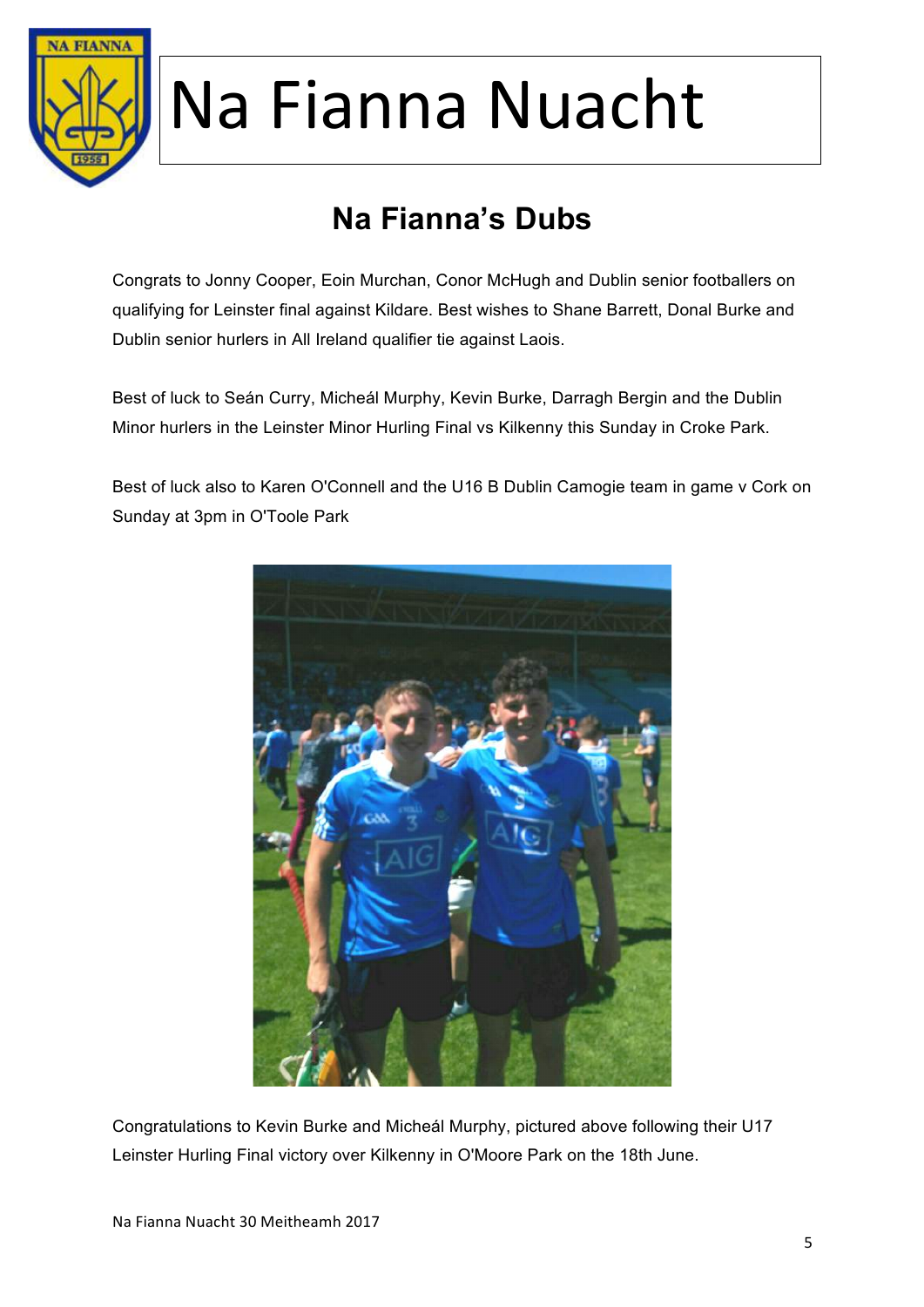

### **FOLLOW THE DUBS**

#### **All-Ireland Hurling Qualifier** Parnell Park – Saturday 1 July

DUBLIN v Laois @7pm

Please note that tickets will **NOT** be distributed through the club for the above match. Tickets will be available from all of the usual outlets and from the GAA ticket office on Dorset Street.



### **Na Fianna Golf Society**

Next outing is the Captain's (Jimmy Gray) Prize in Clontarf on Friday 8th September. Contact Ciaran Gray @ 087 2269133 for tee time. New members welcome.



#### **Lost & Found**

Gold chain with celtic cross found beside all weather on Tuesday. Possibly communion medal. Contact office on 01 8370210 (9am to 1pm Monday to Friday)